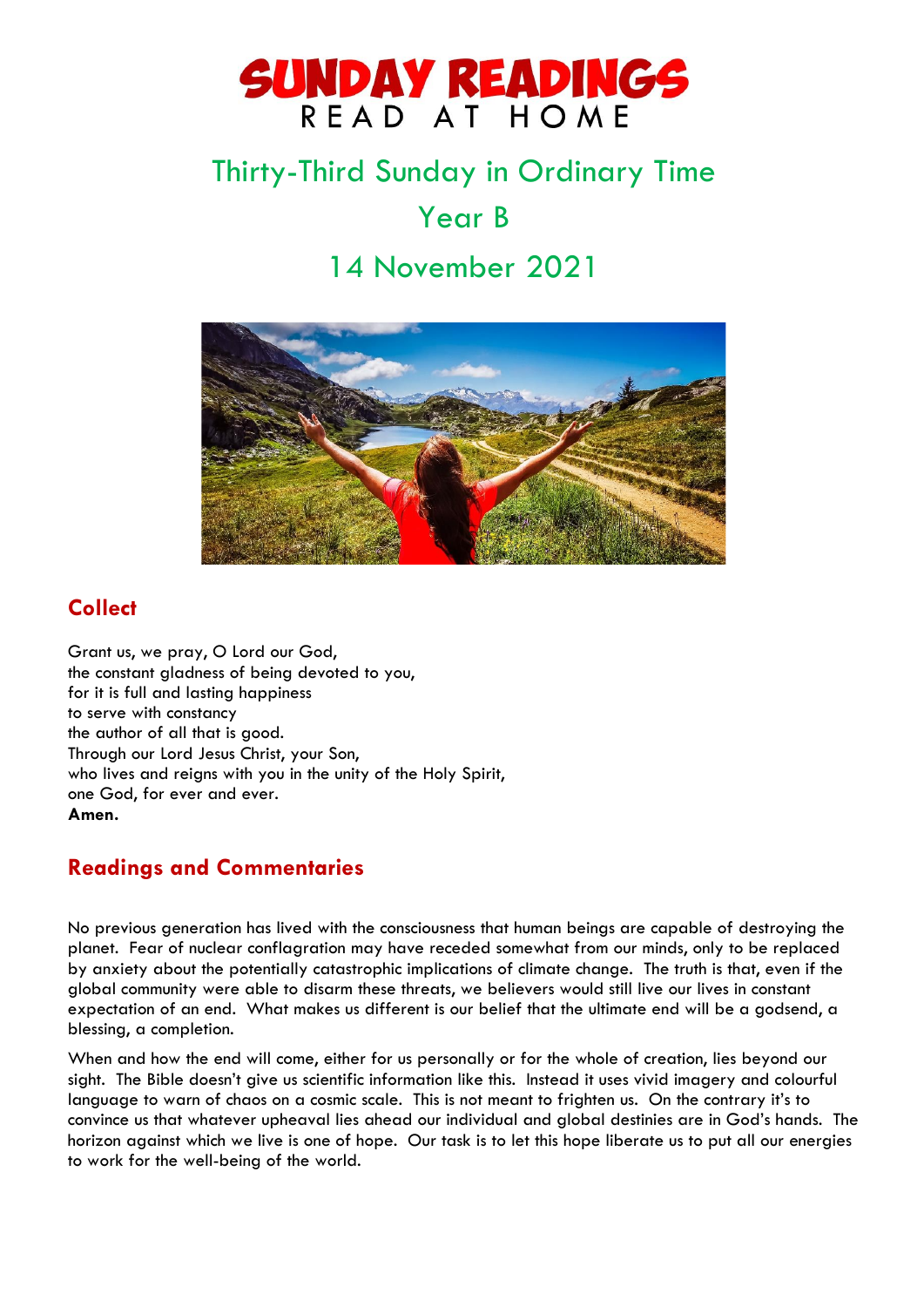#### **A reading from the prophet Daniel 12:1–3**

'At that time Michael will stand up, the great prince who mounts guard over your people. There is going to be a time of great distress, unparalleled since nations first came into existence. When that time comes, your own people will be spared, all those whose names are found written in the Book. Of those who lie sleeping in the dust of the earth many will awake, some to everlasting life, some to shame and everlasting disgrace. The learned will shine as brightly as the vault of heaven, and those who have instructed many in virtue, as bright as stars for all eternity.'

#### **Responsorial Psalm Ps 15:5, 8–11**

R. Keep me safe, O God; you are my hope.

O Lord, it is you who are my portion and cup; it is you yourself who are my prize. I keep the Lord ever in my sight: since he is at my right hand, I shall stand firm. R.

And so my heart rejoices, my soul is glad; even my body shall rest in safety. For you will not leave my soul among the dead, nor let your beloved know decay. R.

You will show me the path of life, the fullness of joy in your presence, at your right hand happiness for ever. R.

#### **First Reading**

The book of Daniel is allocated to the prophetic writings but is unique in the Old Testament. The whole of the work is in the form of an apocalypse. Writings in this genre aim to give encouragement to a persecuted minority, threatened by the might of hostile powers. They claim to reveal secret truths to those who know how to interpret their visions and symbols. Heavenly beings, cosmic upheavals and fierce battles are commonly featured. Ultimately the forces of good prevail.

Of their nature apocalyptic writings call for imaginative engagement, and are thus open to all kinds of interpretation. Generally it seems best to focus on their ultimate purpose rather than on the precise meaning of particular elements.

In the case of Daniel, the Jewish community is suffering persecution at the hands of the foreign tyrant Antiochus Epiphanes about a century and a half before the birth of Christ. The passage for today comes towards the end of a vision described at length in Chapters 10 –12.

God's princely agent in the struggle is named as Michael; he appears again in the apocalypse of the New Testament, the book of Revelation (12:7). The saving of those whose names are written in the Book is also echoed there (Rev 13:8). The text goes on to testify to an emerging belief in resurrection from the dead, whether for "everlasting life" or for "shame and everlasting disgrace".

The reading is short but vivid and dramatic. It should be delivered with lively energy.

#### **Responsorial Psalm**

Psalm 15/16 is a prayer of trust and confidence in God. God is the giver of all good things and has the power to save from death.

The words – "For you will not leave my soul among the dead, nor let your beloved know decay" – have a clear connection with the first reading. We cannot be sure whether the psalmist was voicing an early intuition about life beyond death or was simply speaking of being saved from the threat of death. The psalm has been given an explicit Christian interpretation by Luke. He inserts these verses into the apostle Peter's speech on Pentecost Day (Acts 2:25-28) where he argues that Jesus' resurrection was foretold by David.

The response comes from the opening line of the psalm. The verses constitute a confident prayer that will readily be proclaimed in a spirit of joy and gratitude. Readers will note that the third verse is a line shorter than the other two so they will need to cue the congregation in with the right tone of voice and a glance.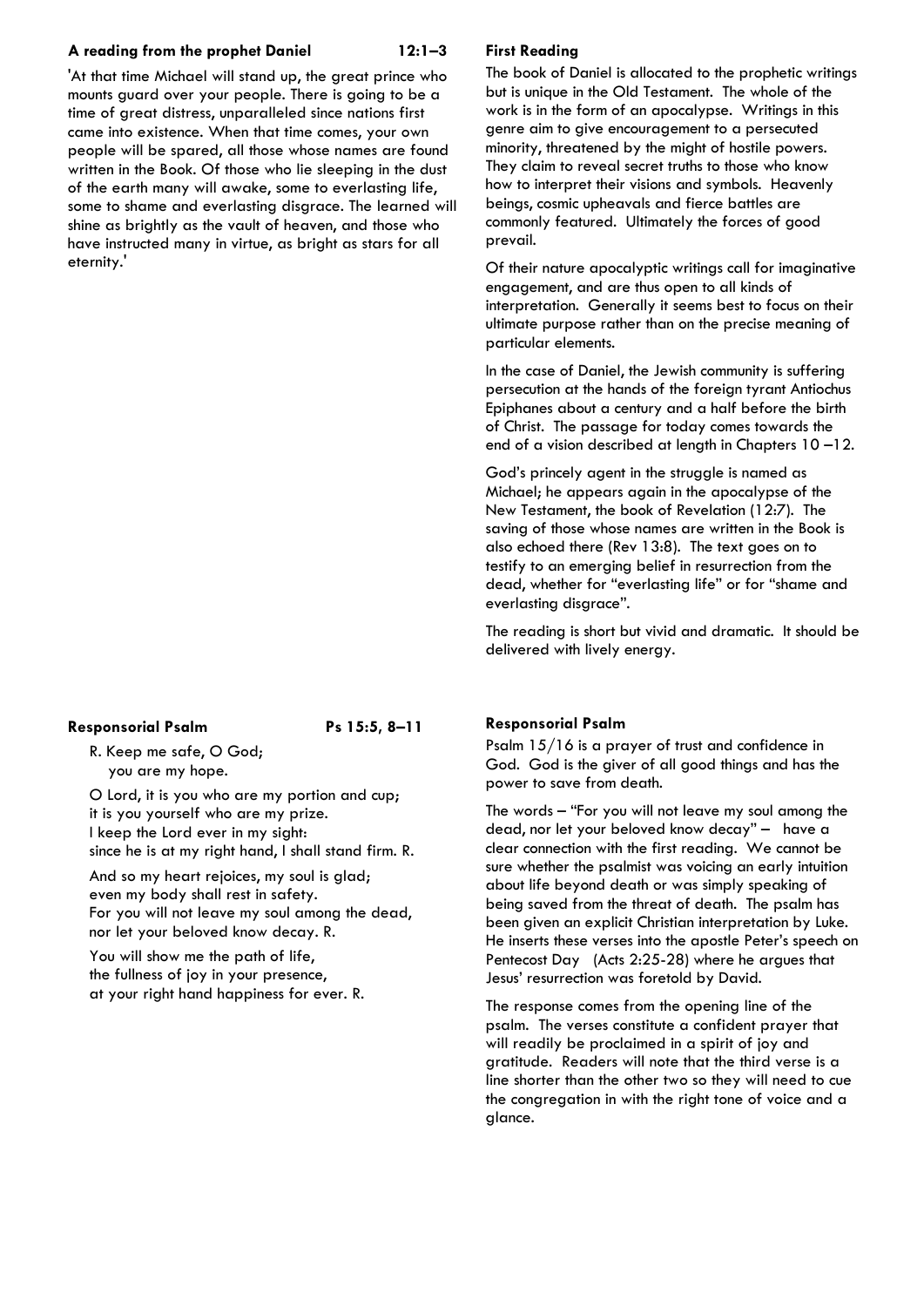#### **A reading from the letter to the Hebrews**

#### **10:11–14, 18**

All the priests stand at their duties every day, offering over and over again the same sacrifices which are quite incapable of taking sins away. Christ, on the other hand, has offered one single sacrifice for sins, and then taken his place for ever, at the right hand of God, where he is now waiting until his enemies are made into a footstool for him. By virtue of that one single offering, he has achieved the eternal perfection of all whom he is sanctifying. When all sins have been forgiven, there can be no more sin offerings.

#### **Second Reading**

The final reading from Hebrews repeats and summarises one of the key themes of the letter. In contrast with the old system of offering sacrifices, Christ has offered himself once and for ever in a sacrifice that has accomplished the forgiveness of sin for all. Yet the victory is still being played out, for Christ "is now waiting until his enemies are made into a footstool for him" (a quote from Psalm 109/110).

Readers may be interested to know that what it means to say that Christ "has offered one single sacrifice for sins" continues to be the subject of lively theological debate. A related issue is the link between our repeated celebration of the eucharist and the onceand-for-all sacrifice of Christ.

Although the text raises serious theological questions, it should not present any major difficulty for the reader. The second sentence is rather long and complex and needs to be delivered with clarity. The passage as a whole is strongly affirmative.

#### **A reading from the holy Gospel according to Mark 13:24–32**

Jesus said to his disciples: 'In those days, after the time of distress, the sun will be darkened, the moon will lose its brightness, the stars will come falling from heaven and the powers in the heavens will be shaken. And then they will see the Son of Man coming in the clouds with great power and glory; then too he will send the angels to gather his chosen from the four winds, from the ends of the world to the ends of heaven.

'Take the fig tree as a parable: as soon as its twigs grow supple and its leaves come out, you know that summer is near. So with you, when you see these things happening: know that he is near, at the very gates. I tell you solemnly, before this generation has passed away all these things will have taken place. Heaven and earth will pass away, but my words will not pass away.

'But as for that day or hour, nobody knows it, neither the angels of heaven, nor the Son; no one but the Father.'

### **Gospel**

This final extract from Mark's gospel is a key section of the apocalyptic discourse in Chapter 13. God's ultimate triumph is the focus of today's reading.

The fearsome shaking of the heavens is described in language drawn from prophets. This cataclysmic event heralds the ultimate end of the world and the coming of the Son of Man (see Daniel 7:13-14), so it represents good news. The cosmic imagery is complemented by the homely parable of the fig tree coming into full bloom.

There is certainty in the assurance that in the end divine power will prevail, but what remains uncertain is when all this will come to pass. The effect of the reading is to both warn and encourage the Christian community to live with resilient faith.